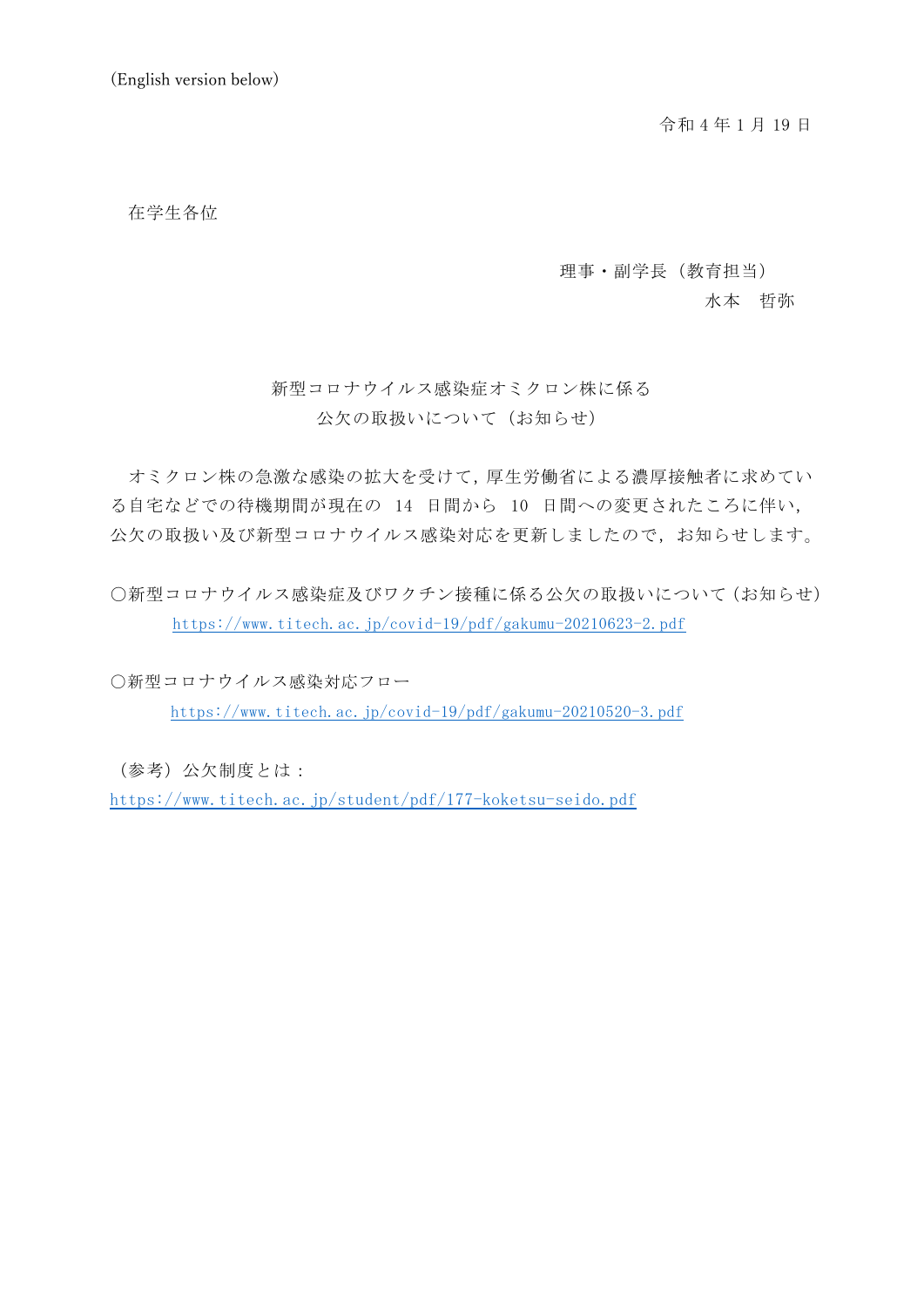(別紙)

## I. 新型コロナウイルス感染症に起因する対面授業の公欠の取扱いの目安

|             | 状況                                                  | 公欠 | 適用期間                                                                        | 届出先                    | 届出時期の目安              | 届出時の必要書類             |
|-------------|-----------------------------------------------------|----|-----------------------------------------------------------------------------|------------------------|----------------------|----------------------|
| (1)         | 新型コロナウイルス感染症に感<br>染した<br>(無症状~重症問わず)                | 適用 | *1のとおり                                                                      | 教務課                    | 公欠事由該当期間<br>終了後1週間以内 | ·公欠届                 |
| (2)<br>$-1$ | 濃厚接触者となり, PCR 検査等<br>を受診したが,検査結果は陰<br>性となった         | 適用 | 陰性であると診断され、かつ感染者と<br>の最終接触から10日を経過するまで<br>の期間                               | 教務課                    | 公欠事由該当期間<br>終了後1週間以内 | ·公欠届                 |
| (2)<br>$-2$ | 濃厚接触者となったが、自覚症<br>状がなく, PCR 検査等を受ける<br>必要がないと判断された  | 適用 | 保健所/医療機関等が登校を認める<br>までの期間<br>※特段の指示がない場合には、感染<br>者との最終接触から10日を経過する<br>までの期間 | 教務課                    | 公欠事由該当期間<br>終了後1週間以内 | ・公欠届                 |
| (2)<br>$-3$ | 濃厚接触者ではなく、自覚症<br>状があったが, PCR 検査等結<br>果は陰性と診断された     | 適用 | 保健所/医療機関等が登校を認める<br>までの期間<br>※特段の指示がない場合には、*2<br>のとおり                       | 教務課                    | 公欠事由該当期間<br>終了後1週間以内 | ·公欠届                 |
| (2)<br>$-4$ | 濃厚接触者ではなく、自覚症<br>状があったが, PCR 検査等を<br>受ける必要がないと判断された | 適用 | 保健所/医療機関等が登校を認める<br>までの期間                                                   | 教務課                    | 公欠事由該当期間<br>終了後1週間以内 | ·公欠届                 |
| (3)         | 新型コロナウイルス接触確認ア<br>プリ(COCOA)等により濃厚接<br>触の疑いがあると判断された | 適用 | PCR 検査等の必要がないと判断され<br>るまでの期間                                                | 教務課                    | 公欠事由該当期間<br>終了後1週間以内 | ・公欠届<br>・COCOA 画面の写し |
| (4)         | ワクチンを接種する                                           | 適用 | 接種する日                                                                       | 授業担当教員                 | 公欠事由該当期間<br>終了後1週間以内 | 特になし                 |
| (5)         | ・発熱があるまたは風邪の諸症<br>状がある                              | 適用 | 当該症状の治まるまでの期間                                                               | <欠席期間が3日以内<br>> 授業担当教員 | 可能な限り<br>速やかに        | 特になし                 |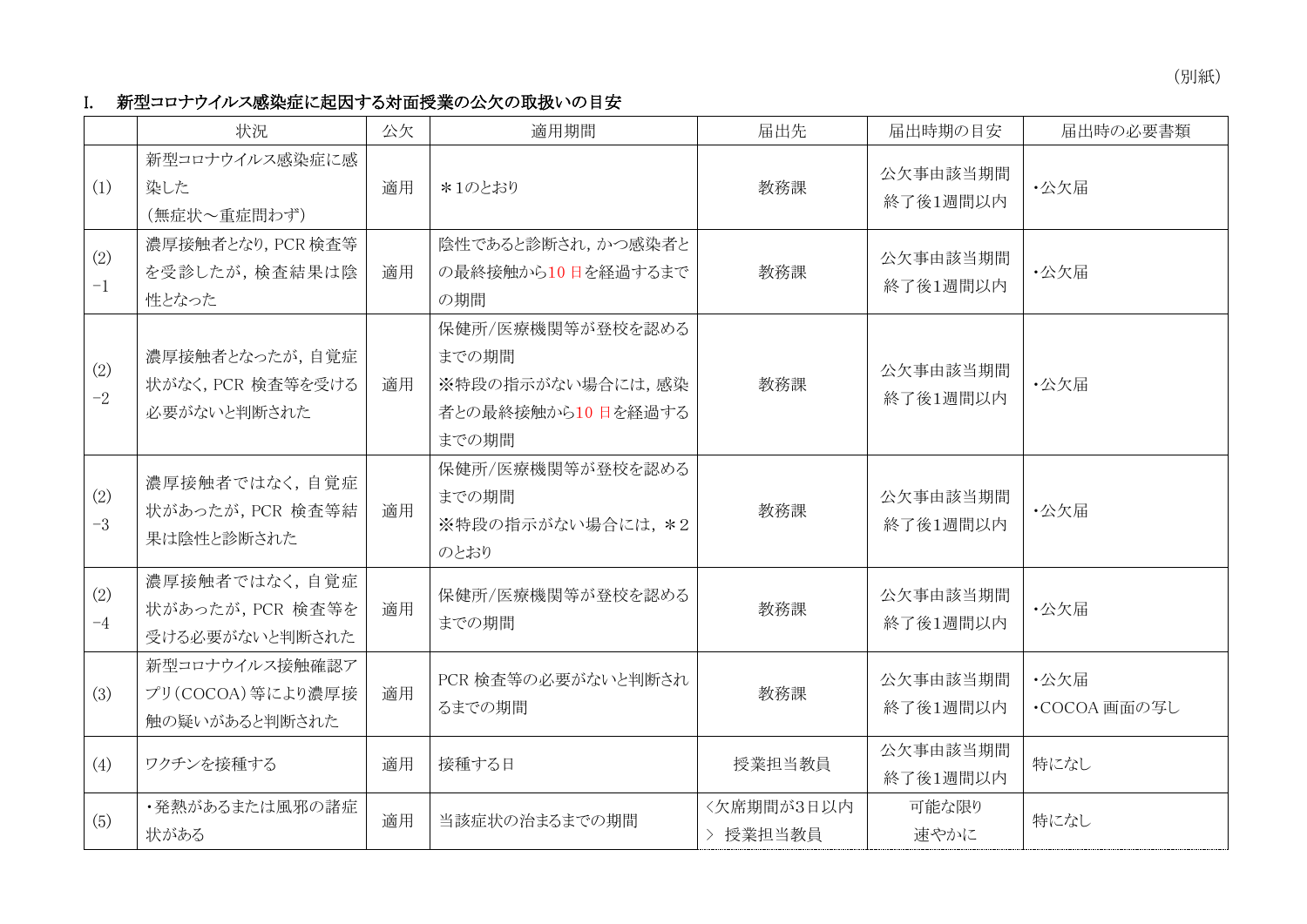|      | ・ワクチン接種に伴う副反応が                                             |         |                                                       | <欠席期間が4日以上 | 可能な限り                | ・公欠届         |
|------|------------------------------------------------------------|---------|-------------------------------------------------------|------------|----------------------|--------------|
|      | 強い                                                         |         |                                                       | 教務課        | 速やかに                 | ・医療機関発行の診断書等 |
| (6)  | 体調不良または濃厚接触者と<br>なった同居者が PCR 検査等を<br>受けた結果, 陽性と診断された       | 適用      | (2)-1 または(2)-2 を適用する。<br>学生自身も感染していた場合には(1)<br>を適用する。 | 教務課        | 公欠事由該当期間<br>終了後1週間以内 | ·公欠届         |
| (7)  | 体調不良または濃厚接触者と<br>なった同居者が PCR 検査等を<br>受けた結果,陰性と診断された        | 適用      | 同居者が陰性と診断されるまでの期<br>間                                 | 授業担当教員     | 可能な限り速やかに            | 特になし         |
| (8)  | 同居者が体調不良により医療<br>機関等を受診したが, PCR 検<br>査等は受ける必要がないと診<br>断された | 適用      | 同居者が PCR 検査等を受ける必要<br>がない判断されるまでの期間                   | 授業担当教員     | 可能な限り速やかに            | 特になし         |
| (9)  | 同居者が体調不良となり,自宅<br>等で静養している                                 | 適用      | 同居者が回復するまでの期間                                         | 授業担当教員     | 可能な限り速やかに            | 特になし         |
| (10) | 大学から濃厚接触者相当と認<br>定された                                      | 適用      | 大学が登校を認めるまでの期間<br>学生自身も感染していた場合には(1)<br>を適用する。        | 教務課        | 公欠事由該当期間<br>終了後1週間以内 | ·公欠届         |
| (11) | 自身に基礎疾患等があり,感<br>染リスク回避に努める必要があ<br>$\zeta$                 | 対象<br>外 |                                                       |            |                      |              |
| (12) | その他の事情により対面授業<br>に参加できないまたは登校を<br>希望しない                    | 対象<br>外 |                                                       |            |                      |              |
| (13) | 入国後の自宅等待機・公共交<br>通機関不使用となる期間                               | 適用      | 当該期間が終了するまでの期間                                        | 教務課        | 公欠事由該当期間<br>終了後1週間以内 | ·公欠届         |

\*1 新型コロナウイルス感染症に感染した場合の適用期間:

以下の登校再開の条件を全て満たすまでの期間を公欠の適用期間とする。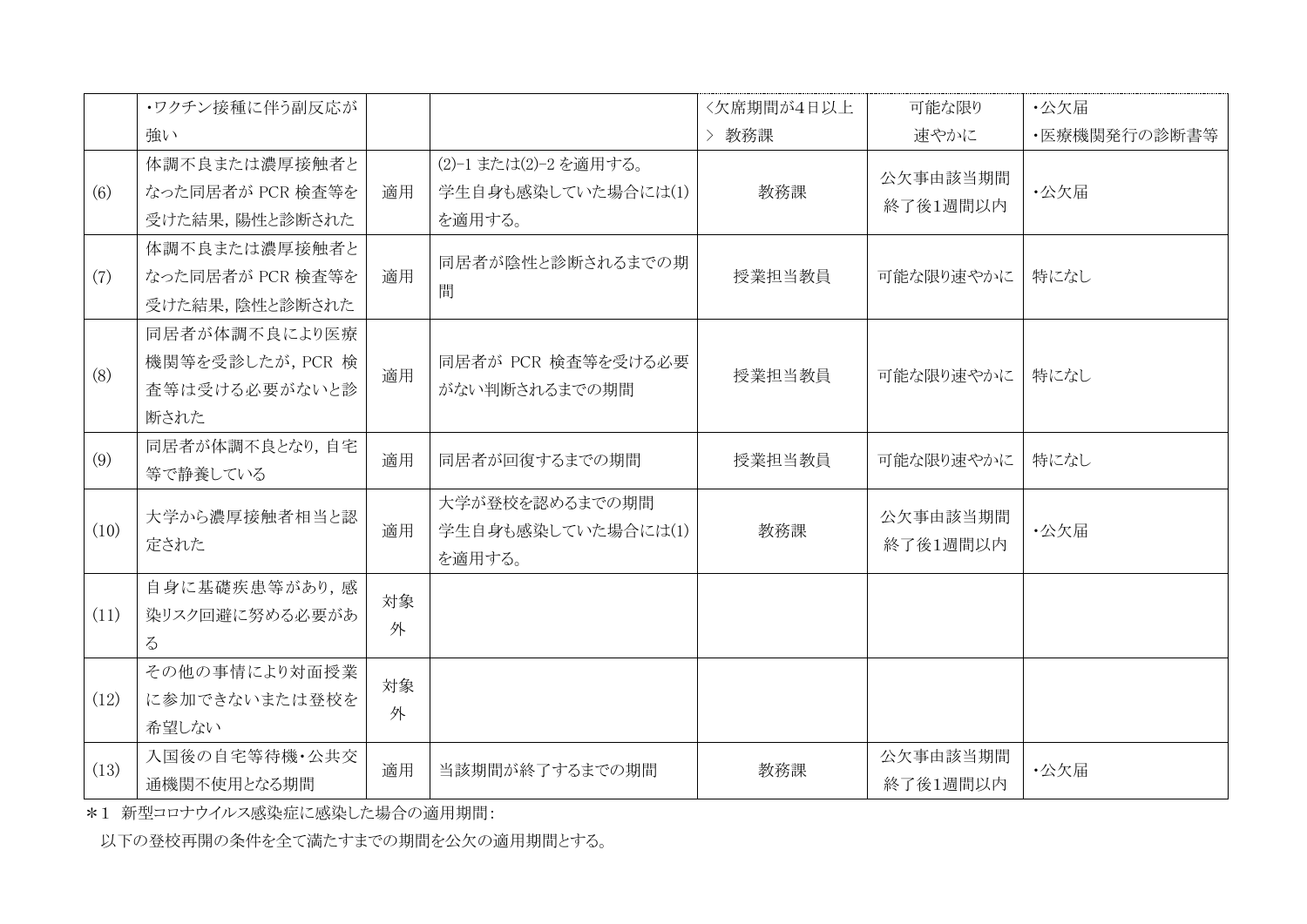【登校再開の条件】

- ・発症後に少なくも 10 日が経過している
- ・薬剤\*を服用していない状態で,解熱後および症状\*\*消失後に少なくとも 72 時間が経過している
- \*解熱剤を含む症状を緩和させる薬剤 \*\*咳・咽頭痛・息切れ・全身倦怠感・下痢など
- ・療養場所からの退去・退院から1週間が経過している

#### 【補足】

- ・退去・退院から1週間を超えて体調不良が継続する場合には,(5)により公欠制度を適用する。
- ・保健所や医療機関からは、療養場所から退去/退院後 4 週間は健康観察を続けるよう指示が出ることが多いようであるが, 治癒直後は体力が低下していることが考え られること,また体調の再悪化や後遺症の有無について見極める必要があると考え,経過観察の期間を設けることとする。
- \*2 濃厚接触者ではなく,自覚症があったが,検査結果は陰性と診断された場合で保健所等から特段の指示がない場合の適用期間:
- 以下の条件を全て満たすまでの期間を公欠の適用期間とする。
- ・陰性であると診断された
- •発症後に少かくとも 8 日が経過している
- ・薬剤\*を服用していない状態で, 解熱後および症状\*\*消失後に少なくとも3日が経過している
- \*解熱剤を含む症状を緩和させる薬剤 \*\*咳・咽頭痛・息切れ・全身倦怠感・下痢など
- 8 日が経過している:発症日を 0 日として 8 日間のこと
- 3 日が経過している:解熱日・症状消失日を 0 日として 3 日間のこと

## II. 補足事項及び留意事項

- 新型コロナウイルス感染症を疑う場合、PCR 検査や抗原検査を受ける場合の対応について https://www.titech.ac.jp/student/students/news/2021/060892
- 新型コロナウイルス感染症に起因する公欠の取扱いは,原則,対面により実施する授業が対象となります。ただし,(1)及び(2)の状況においては,入院又は通常 の学修環境とは異なる場所等での待機が必要となる可能性があることを考慮し,オンライン授業についても適用対象となります。
- 公欠届については,HP よりダウンロードしてください。 [https://www.titech.ac.jp/enrolled/certificates/submitting/forms\\_current.html](https://www.titech.ac.jp/enrolled/certificates/submitting/forms_current.html)
- (1),(2)及び(3)の状況において、症状がない、症状が軽い場合には、可能な範囲で、公欠適用期間中に公欠届を提出してください。その場合は、授業担当教員か ら早めに課題や教材の提供等を受けることができる可能性があります。他の書類は,後から提出することも可能とします。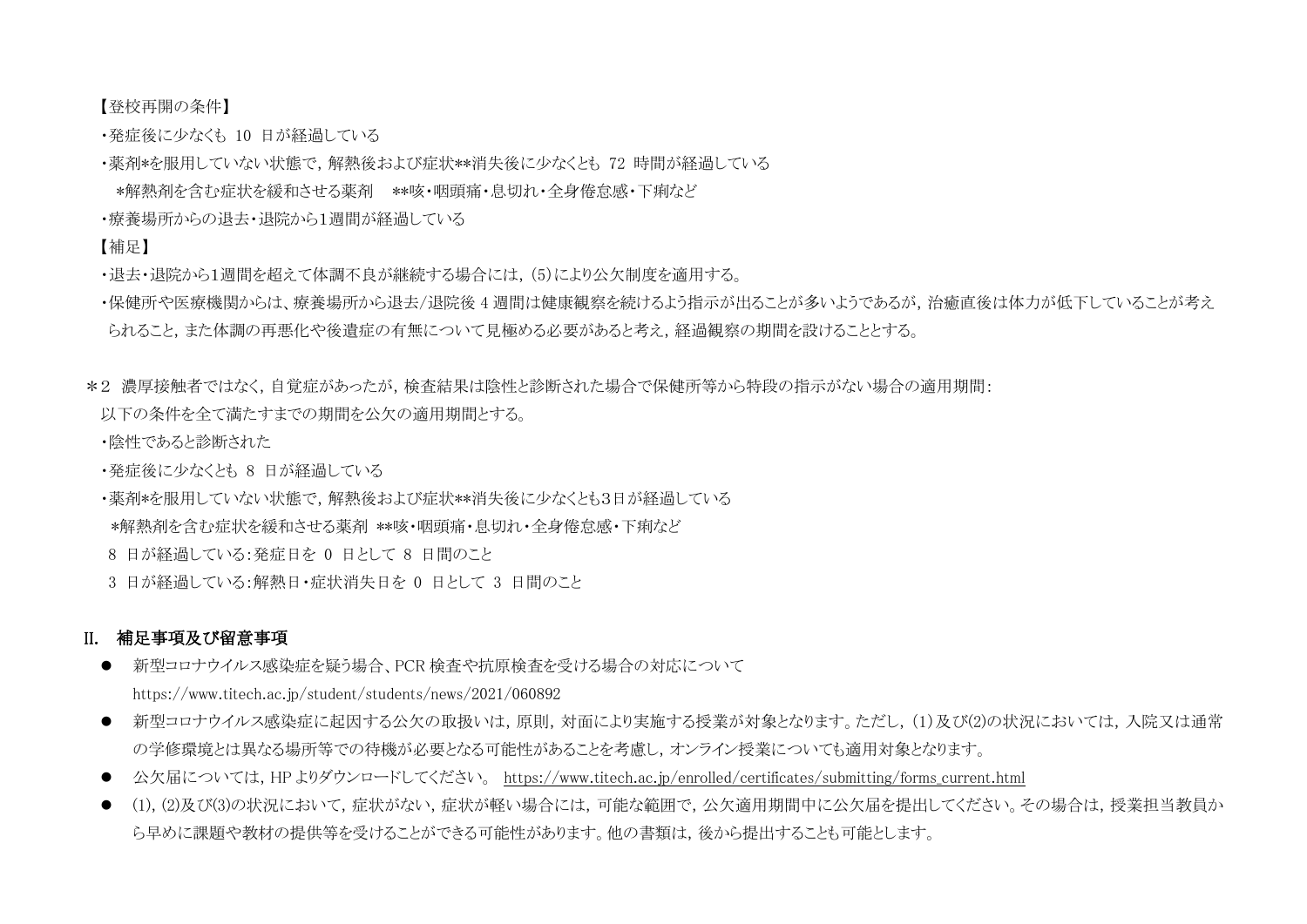- (1)及び(2)の状況において,オンライン授業についても公欠の適用対象となりますが,自身の体調に変化がなく,オンライン授業に参加することが可能な場合には 公欠を届出せずに出席することが可能です。
- (3)新型コロナウイルス接触確認アプリ(COCOA)等により濃厚接触の疑いがあると判断された場合には,速やかに PCR 検査等の要否確認を行ってください。 ・検査を要すると判断された場合は(2)の取扱いとします。 ・検査を要さないと判断された場合は登校可能とします。ただし,10日間は自身で経過観察を行う必要がありますので,その期間に体調の変化があった場合には, 保健所等の指示に従ってください。その後,PCR 検査等を受けることとなった場合には(2)の取扱いとなります。 ・オンライン授業については,原則,公欠の適用対象とはなりません。
- (5)発熱があるまたは風邪の諸症状がある場合には,次のとおりとします。 ・欠席期間が3日以内の場合には,各授業担当教員に直接メール等で連絡し,課題や教材の提供等を受けてください。 ・オンライン授業については,原則,公欠の適用対象とはなりません。
- (10)については, 「新型コロナウイルス感染症を疑う場合、PCR 検査や抗原検査を受ける場合の対応について」により大学へ報告した場合に, 必要に応じて大学が 濃厚接触者相当と認定することがあります。
- (11)自身に基礎疾患等があり,感染リスク回避に努める必要がある場合は、公欠の適用対象とはなりません。大学として今後の学修計画等をサポートしますので, 系・コース等主任,初年次担当主任,指導教員,アカデミック・アドバイザー等に相談してください。
- (12)その他の事情により対面授業に参加できないまたは学生が登校を希望しない場合は、公欠の適用対象とはなりません。必要に応じて、今後の学修計画等に ついて系・コース等主任,初年次担当主任,指導教員,アカデミック・アドバイザー等に相談してください。
- 公欠期間が長期化し,単位修得が困難であると授業担当教員が判断した場合は,当該授業科目の履修申告を不許可とする場合があります。
- 「PCR 検査等」とは, PCR 検査, 抗原検査及びそれらに準ずると保健所または医療機関等が認めた検査とします。

#### III. 公欠届等の提出先

学士課程: 教務課学務グループ kyo.gak@jim.titech.ac.jp

大学院課程(生命理工学院,生命理工学研究科,総合理工学研究科以外): 教務課大学院グループ kyo.dai@jim.titech.ac.jp 大学院課程(生命理工学院,生命理工学研究科,総合理工学研究科): 教務課すずかけ台教務グループ suz.kyo@jim.titech.ac.jp

赤字は 2022 年1月19日修正(これまでの修正:2020年9月4日, 2020年10月2日, 2020年12月2日, 2021年1月8日, 2021年5月20日, 2021年6月23日)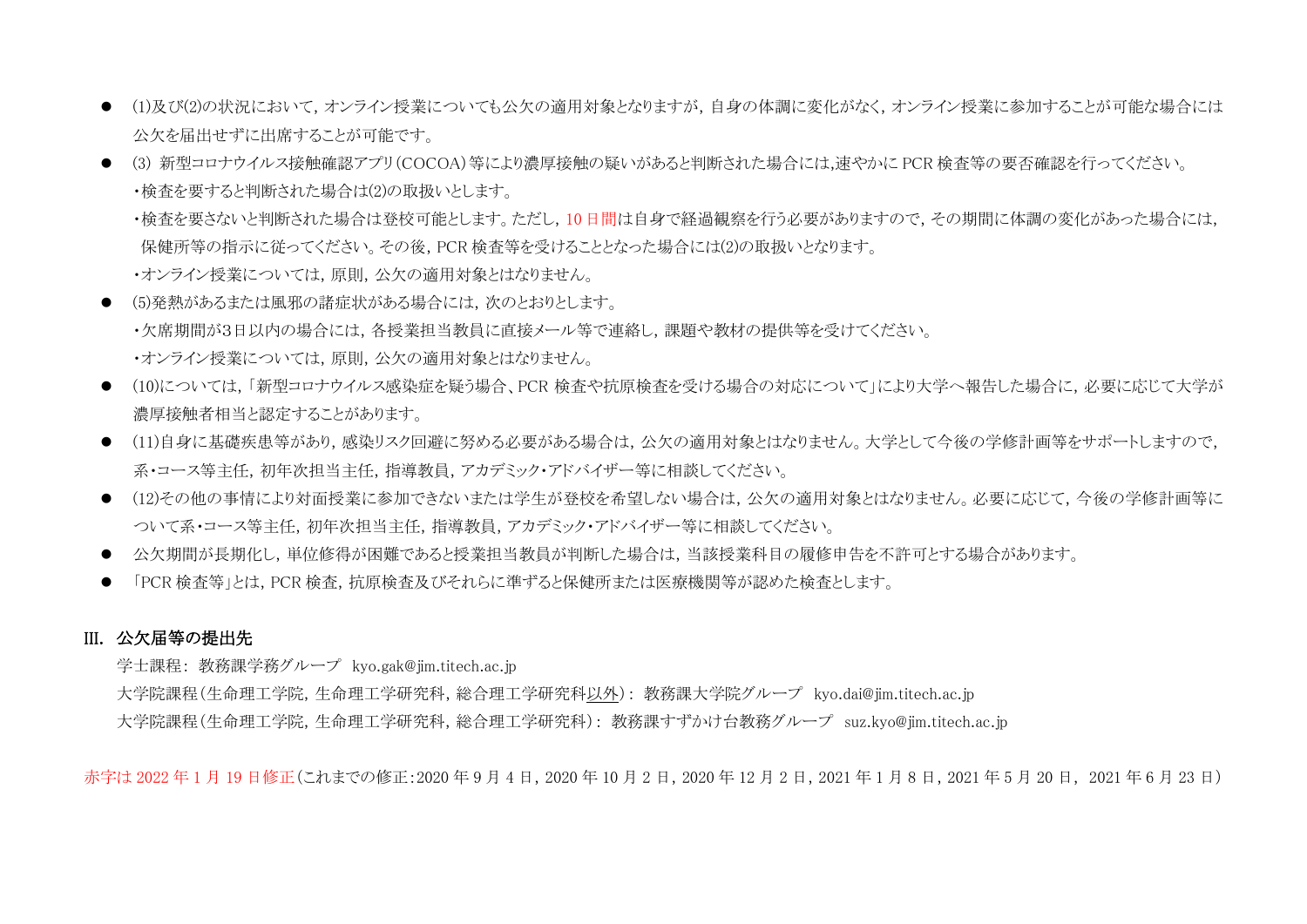Date: January 19, 2022 From: Tetsuya Mizumoto, Executive Vice President for Education To: All Students

## Changes to Handling of Authorized Absences Due to the Spread of Omicron Variant

The government has shortened the 14-day self-isolation requirement for those who have had contact with someone diagnosed with COVID-19 to 10 days in response to the rapid spread of the Omicron variant. In line with the decision, Tokyo Tech has updated instructions for students regarding authorized absences and what you are required to do in situations related to the disease. For details, please refer to the following documents:

- Authorized Absences Due to COVID-19 and Vaccination <https://www.titech.ac.jp/covid-19/pdf/gakumu-20210623-2.pdf>
- Summary of COVID-19 Guidance for Students <https://www.titech.ac.jp/covid-19/pdf/gakumu-20210520-3.pdf>

#### Reference

Authorized absences: [https://www.titech.ac.jp/english/student/pdf/177-agreement-on](https://www.titech.ac.jp/english/student/pdf/177-agreement-on-authorized-absences.pdf)[authorized-absences.pdf](https://www.titech.ac.jp/english/student/pdf/177-agreement-on-authorized-absences.pdf)

Thank you for your continued cooperation.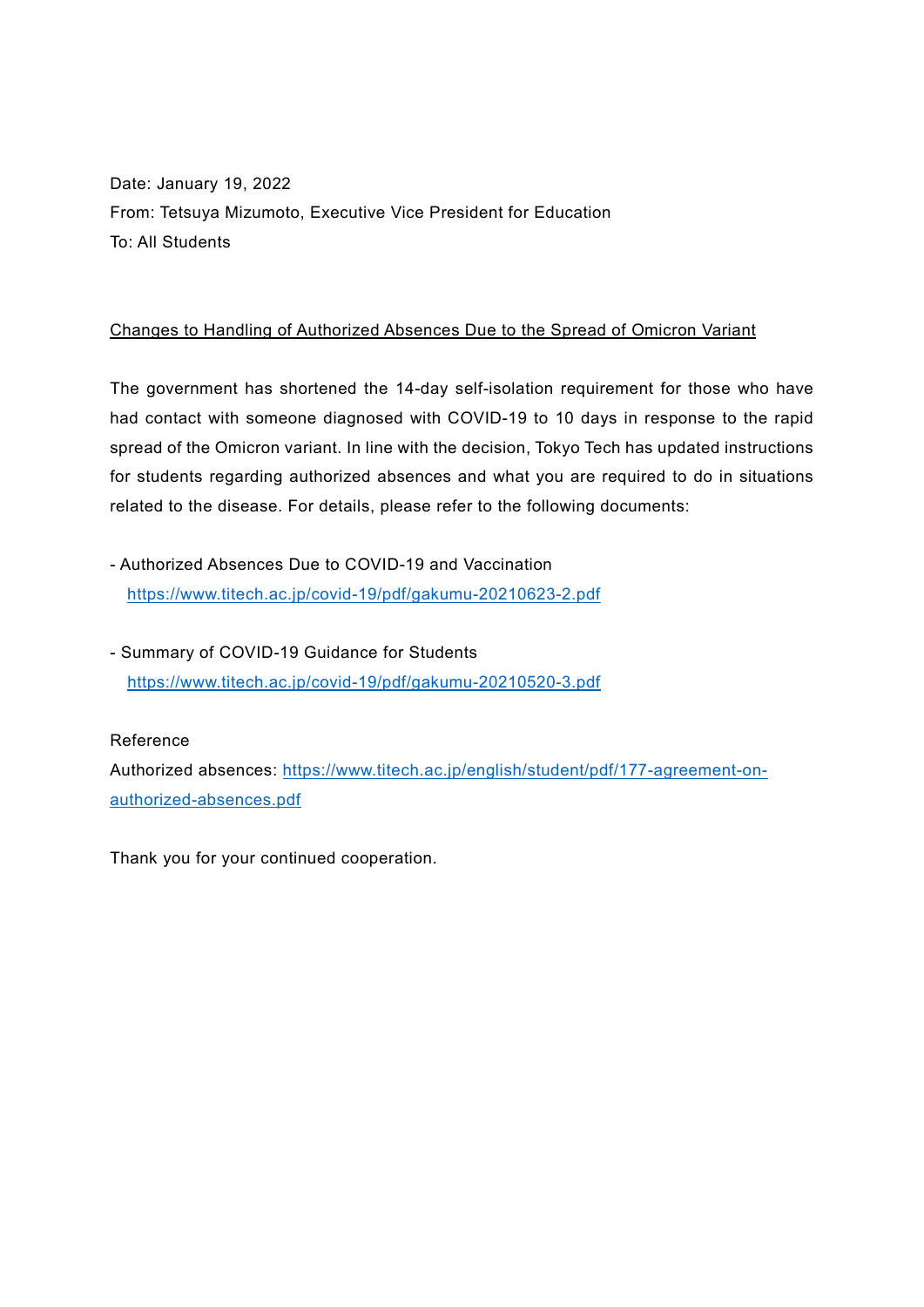|         | Circumstances                                                                                                                                                                                                                              | Eligibility | Length of absence                                                                                                                                                                                                                                               | Deadline for Request for<br><b>Authorized Absence</b>                                                                                                                                                             | Documents to be submitted                      | Contact / Where to<br>submit |
|---------|--------------------------------------------------------------------------------------------------------------------------------------------------------------------------------------------------------------------------------------------|-------------|-----------------------------------------------------------------------------------------------------------------------------------------------------------------------------------------------------------------------------------------------------------------|-------------------------------------------------------------------------------------------------------------------------------------------------------------------------------------------------------------------|------------------------------------------------|------------------------------|
| (1)     | A student has been diagnosed with<br>COVID-19 (regardless of whether or<br>not symptoms are present or their<br>severity).                                                                                                                 | Eligible    | determined<br>To<br>be<br>as<br>explained below                                                                                                                                                                                                                 | Within 1 week after it's<br>confirmed that the student<br>is able to come to campus                                                                                                                               | · Request for Authorized<br>Absence            | <b>Student Division</b>      |
| $(2)-1$ | A student has been in close contact<br>with someone diagnosed with<br>COVID-19, and undergoes a PCR or<br>antigen test.                                                                                                                    | Eligible    | Until 10 days after the last<br>contact with the diagnosed<br>person AND a negative test<br>result is received.                                                                                                                                                 | Within 1 week after the<br>following conditions are<br>satisfied:<br>$-10$ days have passed<br>since the last contact with<br>the diagnosed person.<br>- The student has tested<br>negative.                      | · Request for Authorized<br>Absence            | <b>Student Division</b>      |
| $(2)-2$ | A student has been in close contact<br>with someone<br>diagnosed with<br>COVID-19.<br>The student has no symptoms, and a<br>public health center or medical<br>institution determined that they did<br>not require PCR or antigen testing. | Eligible    | Until a public health center<br>official or a doctor confirms<br>that the student is able to<br>come to campus. If no<br>specific instructions are<br>given, the absence must<br>continue until 10 days after<br>the last contact with the<br>diagnosed person. | Either of the following:<br>- Within 1 week after it's<br>confirmed that the<br>student is able to come to<br>campus<br>- Within 1 week from the<br>10 day after the last<br>contact with the<br>diagnosed person | Request for Authorized<br>$\bullet$<br>Absence | <b>Student Division</b>      |
| $(2)-3$ | A student has symptoms but no<br>known close contact with anyone<br>diagnosed with COVID-19.<br>The student underwent a PCR or<br>antigen test and received a negative<br>result.                                                          | Eligible    | Until a public health center<br>official or a doctor<br>confirms that the student is<br>able to come to campus. If<br>no specific instructions are<br>given, it must be<br>determined as explained<br>below.                                                    | Within 1 week after it's<br>confirmed that<br>the student is<br>able to come to<br>campus                                                                                                                         | Request for Authorized<br>$\bullet$<br>Absence | <b>Student Division</b>      |
| $(2)-4$ | A student has symptoms but no<br>known close contact with anyone<br>diagnosed with COVID-19.<br>After consultation with a public                                                                                                           | Eligible    | Until a public health center<br>official or a doctor confirms<br>that the student is able to<br>come to campus                                                                                                                                                  | Within 1 week after it's<br>confirmed that the student<br>is able to come to campus                                                                                                                               | Request for Authorized<br>Absence              | <b>Student Division</b>      |

## **I. Handling of authorized absences granted to students who miss face-to-face classes due to COVID-19**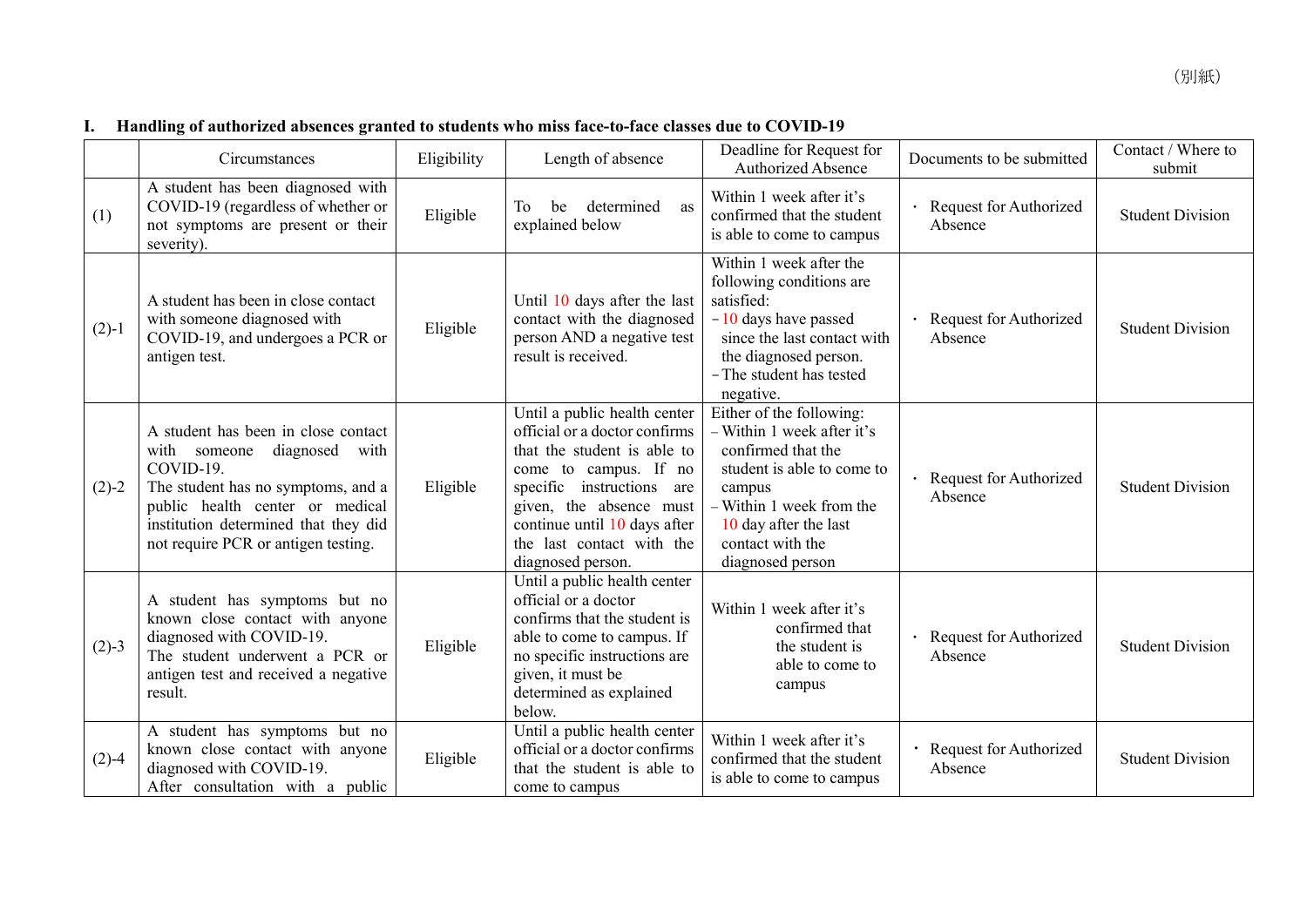|      | health center or medical institution, it<br>was determined that they did not<br>require PCR or antigen testing.                                                                                                     |          |                                                                                                             |                                                                                                       |                                                                                      |                                                              |
|------|---------------------------------------------------------------------------------------------------------------------------------------------------------------------------------------------------------------------|----------|-------------------------------------------------------------------------------------------------------------|-------------------------------------------------------------------------------------------------------|--------------------------------------------------------------------------------------|--------------------------------------------------------------|
| (3)  | A student has been notified by the<br>COVID-19<br>Contact-Confirming<br>Application (COCOA) that they may<br>have been in close contact with<br>someone diagnosed with COVID-19.                                    | Eligible | Until it's determined that<br>the student does not require<br>PCR or antigen testing                        | Within 1 week after it's<br>determined that the student<br>does not require PCR or<br>antigen testing | · Request for Authorized<br>Absence<br>• Copies of screenshots of<br>COCOA app, etc. | <b>Student Division</b>                                      |
| (4)  | A student is going to receive a<br>vaccine dose.                                                                                                                                                                    | Eligible | One-day absence (the day<br>of vaccination)                                                                 | Within 1 week after the<br>vaccination                                                                | None                                                                                 | Course instructors                                           |
|      | A student has a fever and/or cold-like                                                                                                                                                                              |          |                                                                                                             | At the earliest possible date                                                                         | None                                                                                 | Absence up to three<br>days:<br>Couse instructors            |
| (5)  | symptoms.                                                                                                                                                                                                           | Eligible | Until symptoms subside                                                                                      | At the earliest possible date                                                                         | · Request for Authorized<br>Absence<br>· Medical certificate, etc.                   | Absence longer than<br>four days:<br><b>Student Division</b> |
| (6)  | A student is living with a person who<br>has undergone PCR or antigen<br>testing due to sickness or close<br>contact with someone diagnosed<br>with COVID-19.<br>(In a case where a positive result is<br>obtained) | Eligible | $(2)-1$ or $(2)-2$ is applicable.<br>For the student diagnosed<br>with $COVID-19$ , $(1)$ is<br>applicable. | Conditions and<br>requirements are the same<br>as those for $(2)-1$ , $(2)-2$ , or<br>(1).            | · Request for Authorized<br>Absence                                                  | <b>Student Division</b>                                      |
| (7)  | A student is living with a person who<br>has undergone PCR or antigen<br>testing due to sickness or close<br>contact with someone diagnosed<br>with COVID-19.<br>(In a case where a negative result is<br>obtained) | Eligible | Until a negative test result<br>is obtained                                                                 | At the earliest possible date                                                                         | None                                                                                 | Course instructors                                           |
| (8)  | A student is living with a person who<br>visited a medical institution for<br>treatment.                                                                                                                            | Eligible | Until it's determined that<br>the relevant person does not<br>require PCR or antigen<br>testing             | At the earliest possible date                                                                         | None                                                                                 | Course instructors                                           |
| (9)  | A student is living with a person who<br>is resting at home due to sickness.                                                                                                                                        | Eligible | Until the relevant person<br>recovers from sickness                                                         | At the earliest possible date                                                                         | None                                                                                 | Course instructors                                           |
| (10) | A student is determined by Tokyo                                                                                                                                                                                    | Eligible | Until the end of the period                                                                                 | Within 1 week after the                                                                               | Request for Authorized                                                               | <b>Student Division</b>                                      |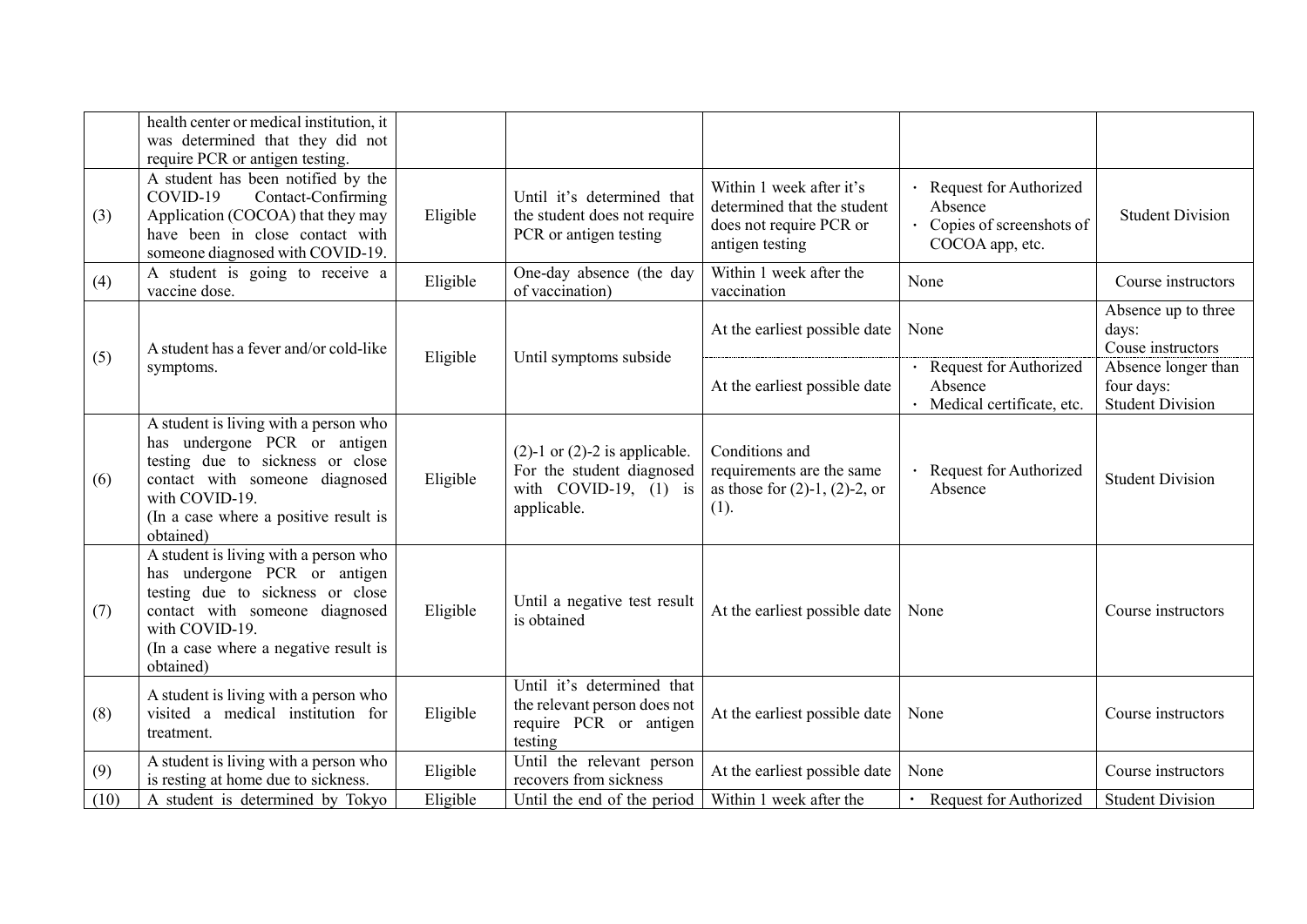|      | Tech to have been in a setting<br>equivalent to close contact with<br>someone diagnosed with COVID-19.                                                                                          |            | separately specified<br>by<br>Tokyo Tech<br>If the student is diagnosed<br>with COVID-19, $(1)$ will be<br>applicable. | end of the period<br>separately specified by<br>Tokyo Tech         | Absence                             |                         |
|------|-------------------------------------------------------------------------------------------------------------------------------------------------------------------------------------------------|------------|------------------------------------------------------------------------------------------------------------------------|--------------------------------------------------------------------|-------------------------------------|-------------------------|
| (11) | A student has an underlying medical<br>condition and needs to take<br>precautions to avoid the coronavirus.                                                                                     | Ineligible |                                                                                                                        |                                                                    |                                     |                         |
| (12) | A student is unable to attend classes<br>taught face-to-face or wishes not to<br>come to campus for reasons other<br>than those listed above.                                                   | Ineligible |                                                                                                                        |                                                                    |                                     |                         |
| (13) | A student is coming from another<br>country to Japan, and must self-<br>quarantine and refrain from using<br>public transportation for a certain<br>period as directed by<br>the<br>government. | Eligible   | Until the end of the self-<br>quarantine period                                                                        | Within 1 week after the end<br>of<br>the self-quarantine<br>period | · Request for Authorized<br>Absence | <b>Student Division</b> |

Regarding the length of absence applicable to students diagnosed with COVID-19

In the case of  $(1)$ , the absence must continue until all the following conditions are satisfied:

- At least 10 days have passed since symptoms first appeared. (The day of the onset of illness is Day 0.)
- At least 3 days have passed since fever and other symptoms\* were resolved without the use of medications\*\*. (The day symptoms are resolved is Day 0.)

\* Cough, sore throat, shortness of breath, physical fatigue, diarrhea, etc.

\*\* E.g., fever-reducing medications

• One week has passed since discharge from hospital or isolation at a designated facility.

#### Points to note:

- If sickness has continued for more than one week since discharge from hospital or an isolation facility, (5) is applicable.
- Public health centers or medical institutions usually advise individuals to self-monitor their health for four weeks after discharge from hospital or isolation at designated facilities. At Tokyo Tech, students who have been discharged from hospital or isolation are not permitted to come to campuses until the end of a one-week self-monitoring period, during which they must get adequate rest and ensure that they do not experience a recurrence of symptoms and/or aftereffects of COVID-19.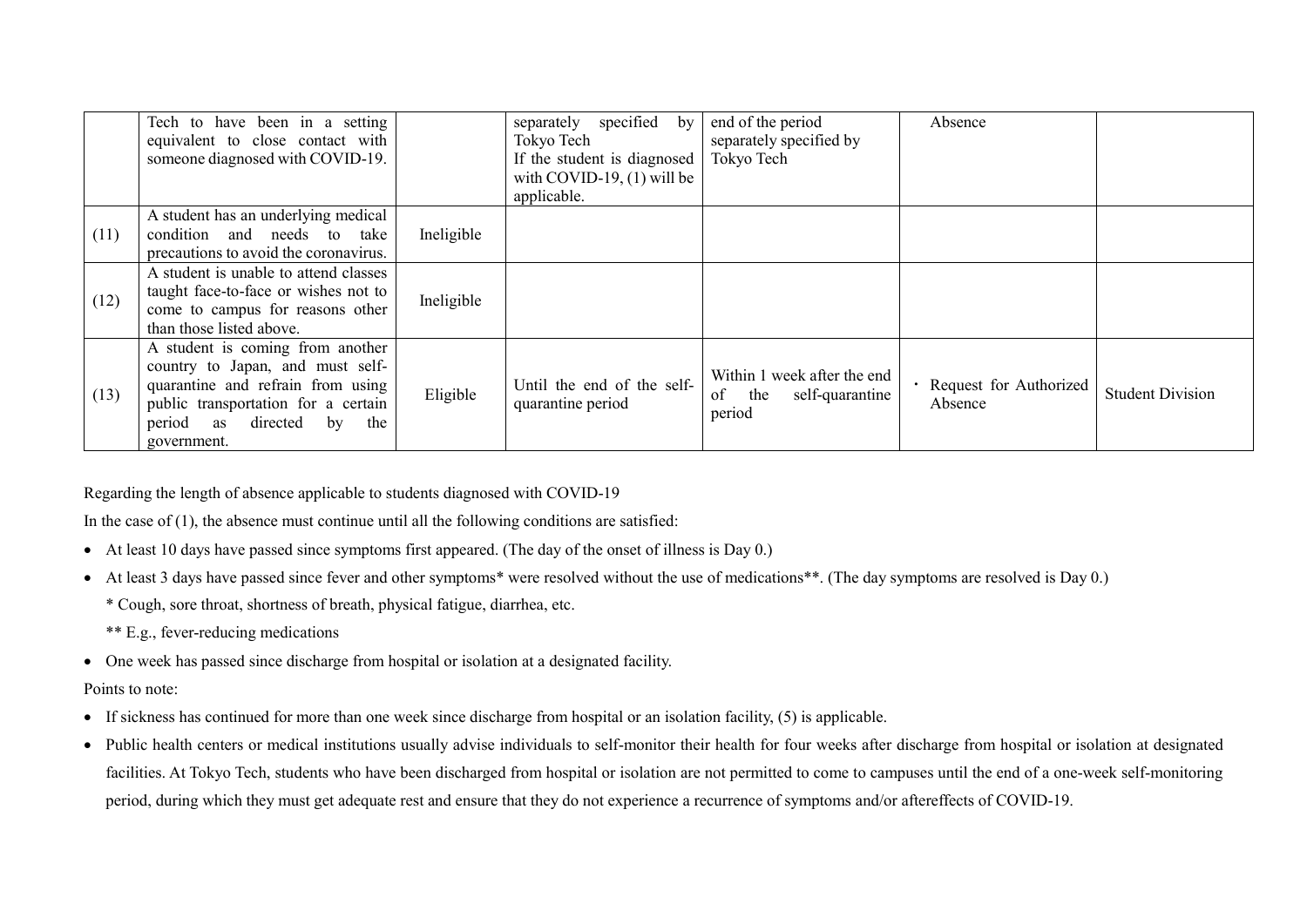Regarding the length of absence applicable to students who have symptoms but no known close contact with anyone diagnosed with COVID-19 In the case of (2)-3, the absence must continue until all the following conditions are satisfied if no specific instructions are given by a public health center official or a doctor:

- The student has tested negative for COVID-19.
- At least 8 days have passed since symptoms first appeared. (The day of the onset of illness is Day 0.)
- At least 3 days have passed since fever and other symptoms\* were resolved without the use of medications\*\*. (The day symptoms are resolved is Day 0.)
	- \* Cough, sore throat, shortness of breath, physical fatigue, diarrhea, etc.
	- \*\* E.g., fever-reducing medications

### **II. Important points to note**

- Please see the information concerning "what you should do when you think you might have COVID-19, when you go in for PCR or antigen testing" via the link below. https://www.titech.ac.jp/english/student/students/news/2021/060896
- In principle, authorized absences due to COVID-19 can be granted to students who must miss classes delivered face-to-face. However, under exceptional circumstances such as being hospitalized or self-isolation/quarantine for reason(s) stated in (1) and (2) above, those who must miss classes delivered online may also be granted authorized absences.
- A student requesting authorized absence must download the designated form using the following link: [https://www.titech.ac.jp/english/enrolled/certificates/submitting/forms\\_current.html](https://www.titech.ac.jp/english/enrolled/certificates/submitting/forms_current.html)
- $\bullet$  In the case of (1), (2), or (3), it is recommended that a student who has no symptoms or has mild symptoms submit a Request for Authorized Absence via email during their absence (and supporting documents at a later date), if circumstances allow. As such, the student may be able to receive assignments and course materials from instructors in a timely manner.
- Even if students who miss classes delivered online due to reason  $(1)$  or  $(2)$  are granted authorized absence, they can choose not to take it and attend classes remotely as long as they feel well enough.
- $\bullet$  In the case of (3), where a student has been notified by COCOA regarding contact with someone diagnosed with COVID-19, they must follow instructions displayed on the app screen. Then,
	- if it is determined that they require PCR or antigen testing,  $(2)$ -1 is applicable.